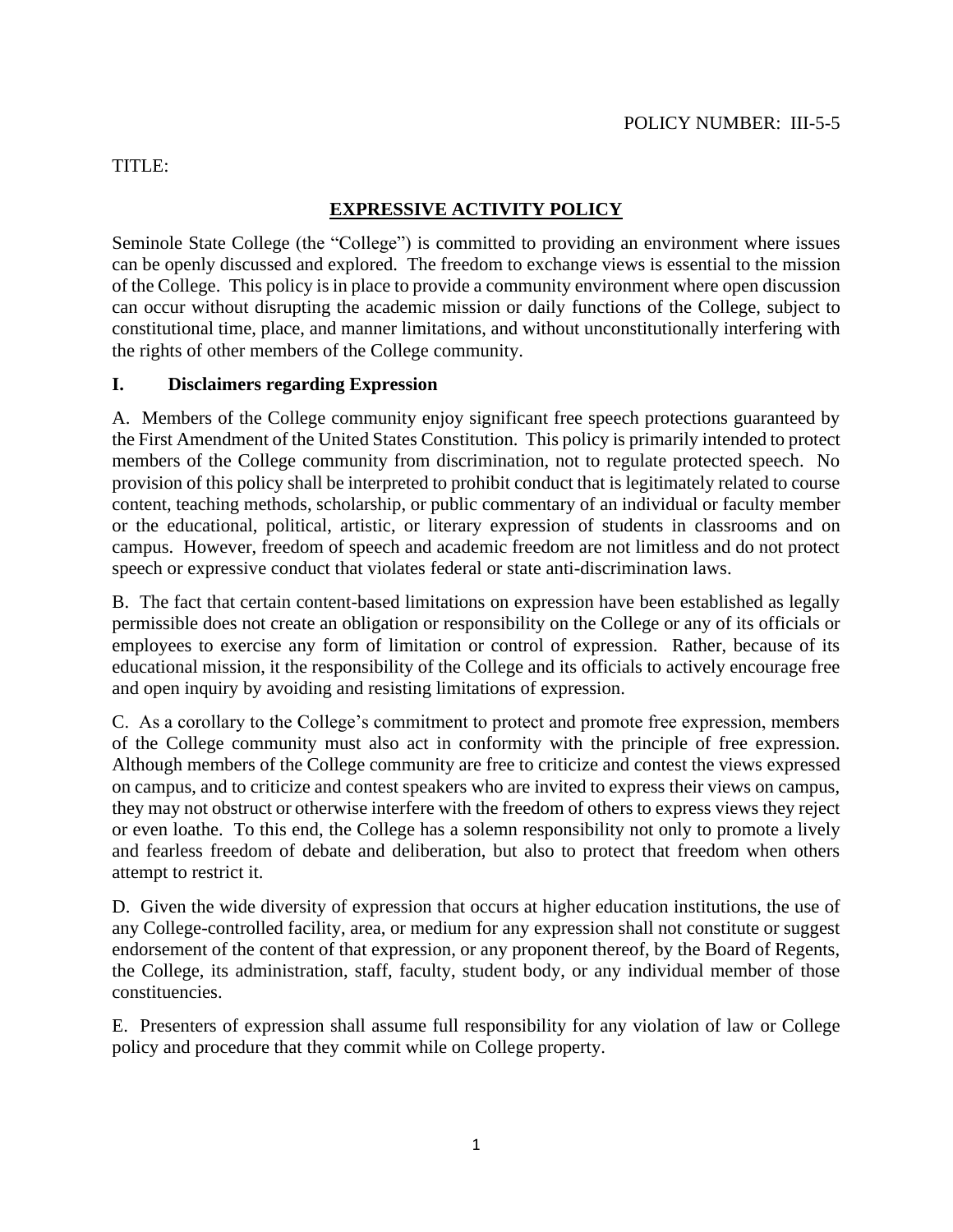#### **II. Members of the College Community**

A. All members of the Seminole State College community - which includes students, faculty, and staff of the College - are encouraged to exercise the right of assembly, free speech, and expression throughout the campus, when doing so does not disrupt the academic mission or daily functions of the College. Expressive activities shall not be limited to any specific location on campus. However, the right of assembly and expression does not include unlawful activity that endangers the safety of the campus community or that destroys College property. Expressive activities are also not to unduly disrupt traffic, either vehicular or pedestrian, or violate other time, place, and manner parameters specified in this policy. Forums, rallies, demonstrations, and other similar expressive activities are not to occur within academic, administrative or other College buildings, including residence halls.

B. Any College community individual or small group (10 or less) may use, without prior notification or request, on any day of the week during daylight hours, any publicly accessible outdoor area of the College's campus to collect signatures, distribute materials, and/or speak spontaneously (without amplification equipment), so long as they do not disrupt the academic mission or daily functions of the College.

C. All College community individuals and groups (more than 10) wishing to participate in forums, rallies, demonstrations and other similar expressive activities should make a request in advance to the Vice President for Student Affairs or his/her designee (405-382-9272). A request should contain the name of the requestor and how he/she can be contacted; the proposed date, time, and location for the contemplated activity; the expected size of the audience; the topic(s) or subject(s) to be addressed; and any other information which may be necessary to accommodate the needs associated with the activity. The request should be made as far in advance as possible, but in no event less than three (3) working days prior to the activity.

D. The Cook Commons Gazebo area (the "Commons Area"), located north of the E.T. Dunlap Student Union, is a location conducive to expressive activity, including forums, rallies, and demonstrations. While members of the College community are not restricted to this designated public forum to engage in expressive activities, any College community individual or small group (less than 10) may use the Commons Area without prior notification or request on a first come, first served basis. An individual or group who requests and reserves the Commons Area, though, shall have priority over any other individual or group. Once a request is received and granted by the Vice President for Student Affairs or his/her designee, the Commons Area may be reserved through the Administrative Assistant of the Vice President for Student Affairs (405-382-9216).

E. Should the Commons Area be unsuitable or otherwise unavailable on the date and time requested, a limited public forum (excluding academic, administrative or other College buildings, including residence halls), as determined by the College, may be made available to College community individuals and groups for purposes of expressive activity. Once a request is received and granted by the Vice President for Student Affairs or his/her designee, a reservation may be made through the Administrative Assistant of the Vice President for Student Affairs (405-382- 9216). To ensure priority use and to avoid possible conflict with scheduled College activities, reservations are highly recommended. Use of amplification equipment is not permitted, except in exceptional circumstances and with prior approval from the Vice President for Student Affairs.

F. Denial of any request made by a College community individual or group by the Vice President for Student Affairs or his/her designee shall be in writing and will be subject to final review by the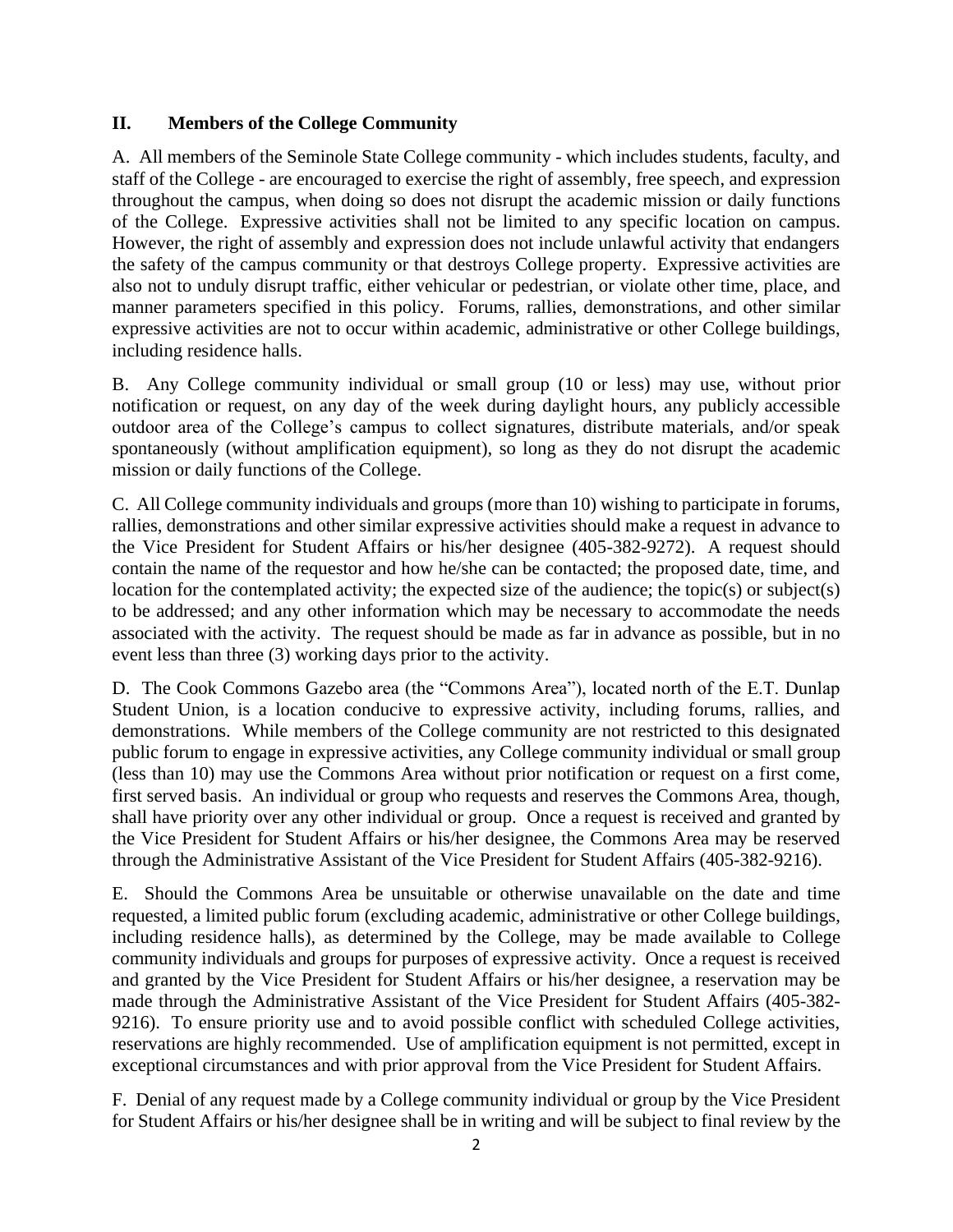President of the College in consultation with legal counsel. Final review should in most cases be completed within twenty-four (24) hours of denial of the request by the Vice President for Student Affairs or his/her designee. If more time is required based on the particular facts and circumstances, the requestor shall be so notified.

## **III. Non-Members of the College Community**

A. All individuals, groups, and organizations who are not members of the Seminole State College community (those who are not students, faculty, or staff) shall submit a written request to the Office of the Vice President for Student Affairs (Walkingstick Student Services Building, 2701 Boren Boulevard, Seminole, OK 74868) for purposes of expressive activity on campus. Once a request is received and approved by the Vice President for Student Affairs or his/her designee, non-members of the College community will contact the Administrative Assistant of the Vice President for Student Affairs (405-382-9216) to reserve the Commons Area, or, a limited public forum as determined by the College if the non-member individual, group or organization is sponsored by a member of the College community. Requests made by individual or group members of the College community shall have priority over any requests made by non-members of the College community.

B. The written request shall contain the name of the requestor and how he/she can be contacted; the proposed date, time, the expected size of the audience; the topic(s) or subject(s) to be addressed; and any other information which may be necessary to accommodate the needs associated with the activity. The request should be made as far in advance as possible, but in no event less than five (5) working days prior to the activity.

C. Denial of any request made by a non-member of the College community by the Vice President for Student Affairs or his/her designee shall be in writing and will be subject to final review by the President of the College in consultation with legal counsel. Final review should in most cases be completed within forty-eight (48) hours of denial of the request by the Vice President for Student Affairs or his/her designee. If more time is required based on the particular facts and circumstances, the requestor shall be so be notified.

### **IV. Time, Place, and Manner Parameters**

A. Expression may be limited or restricted with respect to time, place, or manner only as provided for in this policy statement and other related statements of policy such as the Code of Student Conduct and the Student and Employee Handbooks. Such limitations shall be narrowly tailored to serve a significant interest (such as avoiding disruption of regular classes, avoiding the scheduling of two events at the same time in the same facility, and the protection of the public order) and to assure compliance with applicable local, state and federal laws. Any limitations must be both reasonable and content-neutral, the latter term meaning that the limitations shall be applied without regard to the content of the expression for the purpose of the assembly.

B. Limitations may include requiring (a) scheduling and planning with the appropriate authorized designee, (b) restricting or prohibiting the use of certain areas, (c) limiting certain forms of expression in specific areas, and (d) reimbursing the College any cost associated with the use of a facility, area, or medium.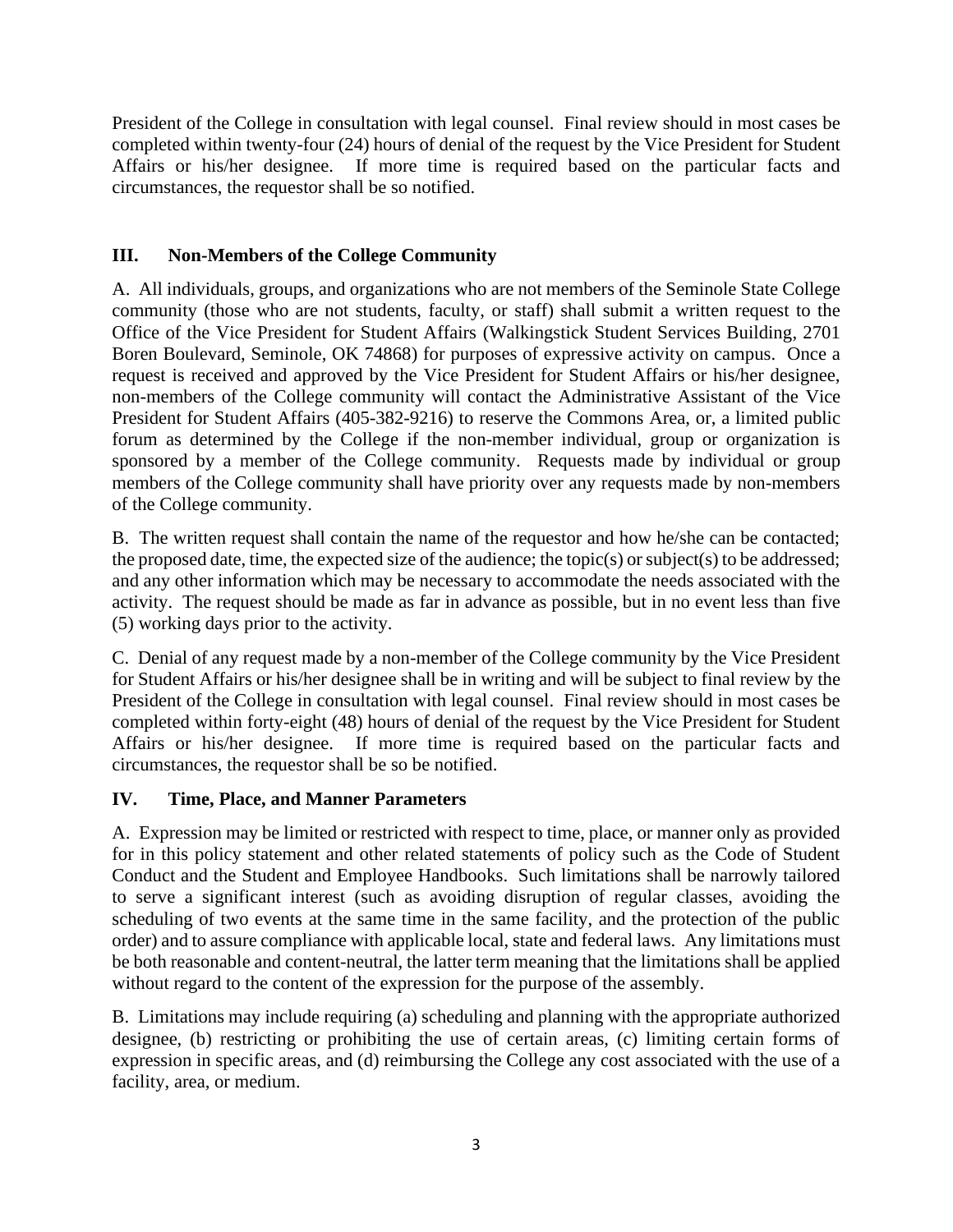C. In addition to those stated elsewhere in this policy, the following time, place, and manner parameters apply to expressive activities of both members of the College community and nonmembers alike:

- The activity must not violate local, state or federal laws, or College policies and procedures;
- The activity must not unduly disrupt traffic, either vehicular or pedestrian;
- The activity must not create unreasonable safety risks;
- · The activity must not result in defacement or destruction of College property;
- · The activity must not make use of amplification equipment, which is only permitted in exceptional circumstances and with prior approval from the Vice President of Student Affairs or his/her designee;
- · The activity must not exceed two (2) hours in length within a 24 hour period;
- · The location must be left in its original condition at the conclusion of the event, and reasonable charges or deposits may be imposed to enforce this requirement;
- Unless sponsored by a member of the College community, a non-member individual, group, or organization shall be limited to engaging in expressive activity in the Commons Area, following receipt of a written request and approval by the Vice President for Student Affairs or his/her designee; and
- Campus police, in consultation with the College President, are authorized to immediately cancel any campus event if, in their judgment, an unacceptable risk of harm or disturbance, damage, or injury to any facilities, property, participants, or spectators has been reached.

#### **V. Unprotected Speech**

The following forms of expression are not entitled to First Amendment protection and are not permitted on the campus of Seminole State College. Speech or expression that is:

Obscene – where a description or depiction of sexual conduct, taken as a whole by the average person, applying contemporary community standards, portrays sex in a patently offensive way, appeals to the prurient interest of individuals, and lacks serious literary, artistic, political, or scientific value;

Defamatory - oral or written falsehoods, which are not merely a statement of the speaker's opinion, that are communicated to a third party, or parties, and would harm another's reputation;

Incitement of imminent lawless action - where the speaker intends to incite unlawful activity, uses provocative words likely to produce such action, and openly encourages such incitement;

Fighting words - confrontational words or threats that provoke immediate violence, words which by their very utterance inflict injury or tend to incite an immediate breach of the peace;

Harassment constituting a hostile environment - unwelcomed speech based on a protected characteristic that is so severe, pervasive, and objectively offensive that it effectively bars the victim's access to an educational opportunity or benefit; or